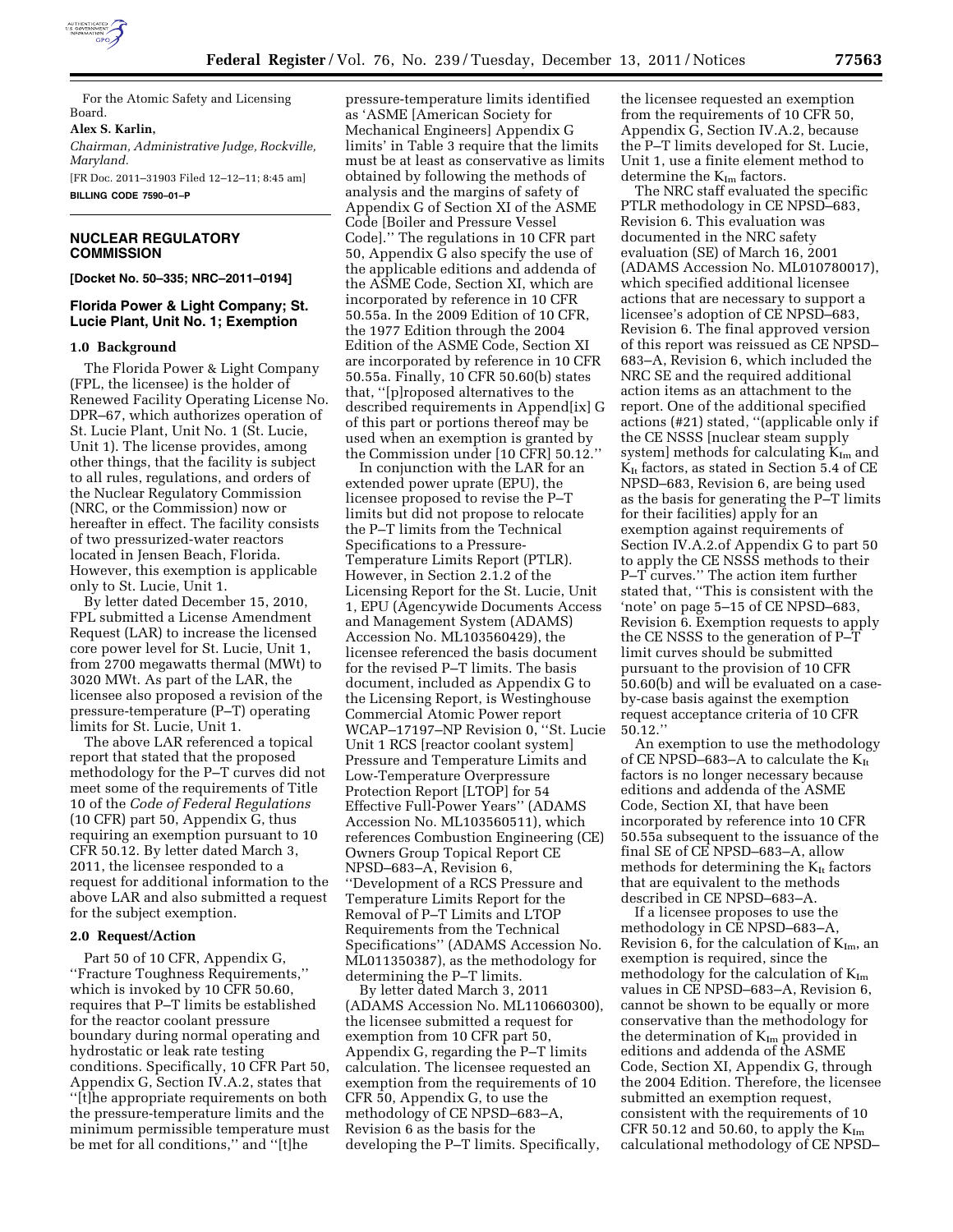683–A, Revision 6 in the development of the St. Lucie, Unit 1, P–T limits. During the NRC staff's review of CE NPSD–683, Revision 6, the NRC staff evaluated the  $K_{Im}$  calculational methodology of that report versus the methodologies for the calculation of  $K_{Im}$ given in the ASME Code, Section XI, Appendix G. In the NRC's March 16, 2001, SE the staff noted, ''[t]he CE NSSS methodology does not invoke the methods in the 1995 edition of Appendix G to the Code for calculating  $K_{Im}$  factors, and instead applies FEM [finite element modeling] methods for estimating the  $K_{Im}$  factors for the RPV [reactor pressure vessel] shell \* \* \* the staff has determined that the KIm calculation methods apply FEM modeling that is similar to that used for the determination of the  $K_{\text{It}}$  factors [as codified in the ASME Code, Section XI, Appendix G]. The staff has also determined that there is only a slight nonconservative difference between the P–T limits generated from the 1989 edition of the ASME Code, Section XI, Appendix G, and those generated from CE NSSS methodology as documented in CE/ABB Evaluation 063–PENG–ER– 096, Revision 00, 'Technical Methodology Paper Comparing ABB/CE PT Curve to ASME Section III, Appendix G,' dated January 22, 1998 (ADAMS Accession No. ML100500514, nonproprietary version). The staff considers that this difference is reasonable and that it will be consistent with the expected improvements in P–T generation methods that have been incorporated into the 1995 edition of Appendix G to the Code.'' This conclusion regarding the comparison between the CE NSSS methodology and the 1995 Edition of the ASME Code, Section XI, Appendix G, methodology also applies to the 2004 Edition of the ASME Code, Section XI, Appendix G, methodology because there were no significant changes in the method of calculating the  $K_{Im}$  factors required by the ASME Code, Section XI, Appendix G, between the 1995 edition (through 1996 addenda) and the 2004 editions of the ASME Code. In summary, the staff concluded in its March 16, 2001, SE that the calculation of  $K_{Im}$  using the CE NPSD–683, Revision 6 methodology would lead to the development of P–T limit curves that may be slightly nonconservative with respect to those that would be calculated using the ASME Code, Section XI, Appendix G, methods, and that such a difference was to be expected with the development of more refined calculational techniques. Furthermore, the staff concluded in its March 16, 2001, SE that P–T limit

curves that would be developed using the methodology of CE NPSD–683, Revision 6, would be adequate for protecting the RPV from brittle fracture under all normal operating and hydrostatic/leak test conditions.

# **3.0 Discussion**

Pursuant to 10 CFR 50.12, the Commission may, upon application by any interested person or upon its own initiative, grant exemptions from the requirements of 10 CFR part 50 when (1) the exemptions are authorized by law, will not present an undue risk to public health or safety, are consistent with the common defense and security; and (2) when special circumstances are present.

### *Authorized by Law*

This exemption allows the use of an alternative methodology for calculating flaw stress intensity factors in the RPV due to membrane stress from pressure loadings in lieu of meeting the requirements in 10 CFR 50.60 and 10 CFR Part 50, Appendix G. As stated above, 10 CFR 50.12 allows NRC to grant exemptions from the requirements of 10 CFR Part 50. In addition, the granting of the exemption will not result in violation of the Atomic Energy Act of 1954, as amended, or the Commission's regulations. Therefore, the exemption is authorized by law.

### *No Undue Risk to Public Health and Safety*

The underlying purpose of 10 CFR 50.60 and 10 CFR Part 50, Appendix G, is to provide an acceptable margin of safety against brittle failure of the RCS during any condition of normal operation to which the pressure boundary may be subjected over its service lifetime. Appropriate P–T limits are necessary to achieve this underlying purpose. The licensee's alternative methodology for establishing the P–T limits and the LTOP setpoints is described in CE NPSD–683–A, Revision 6, which has been approved by the NRC staff. Based on the above, no new accident precursors are created by using the alternative methodology. Thus, the probability of postulated accidents is not increased. Also, based on the above, the consequences of postulated accidents are not increased. In addition, the licensee used an NRC-approved methodology for establishing P–T limits and minimum permissible temperatures for the RPV. Therefore, there is no undue risk to the public health and safety.

# *Consistent With Common Defense and Security*

The exemption results in changes to the plant by allowing an alternative methodology for calculating flaw stress intensity factors in the RPV. This change to the calculation of stress intensity factors in the RPV material has no negative implications for security issues. Therefore, the common defense and security is not impacted by this exemption.

### *Special Circumstances*

Special circumstances, pursuant to 10 CFR  $50.12(a)(2)(ii)$ , are present in that continued operation of St. Lucie, Unit 1, with P–T limit curves developed in accordance with the ASME Code, Section XI, Appendix G, is not necessary to achieve the underlying purpose of 10 CFR Part 50, Appendix G. Application of the  $K_{Im}$  calculational methodology of CE NPSD–683–A, Revision 6, in lieu of the calculational methodology specified in the ASME Code, Section XI, Appendix G, provides an acceptable alternative evaluation procedure that will continue to meet the underlying purpose of 10 CFR Part 50, Appendix G. The underlying purpose of the regulations in 10 CFR Part 50, Appendix G, is to provide an acceptable margin of safety against brittle failure of the reactor coolant system during any condition of normal operation to which the pressure boundary may be subjected over its service lifetime. Based on the staff's March 16, 2001, SE regarding CE NPSD–683, Revision 6, and the licensee's rationale to support the exemption request, the staff determined that an exemption is required to approve the use of the KIm calculational methodology of CE NPSD–683–A, Revision 6. The staff concludes that the application of the  $K_{Im}$  calculational methodology of CE NPSD–683–A, Revision 6, for St. Lucie, Unit 1, provides sufficient margin in the development of RPV P–T limit curves such that the underlying purpose of the regulations (10 CFR Part 50, Appendix G) continues to be met. Therefore, the NRC staff concludes that the exemption requested by the licensee is justified based on the special circumstances of 10 CFR  $50.12(a)(2)(ii)$ , "[a]pplication of the regulation in the particular circumstances would not serve the underlying purpose of the rule or is not necessary to achieve the underlying purpose of the rule.'' Based upon a consideration of the conservatism that is incorporated into the methodologies of 10 CFR Part 50, Appendix G, and ASME Code, Section XI, Appendix G, the staff concludes that application of the  $K_{Im}$